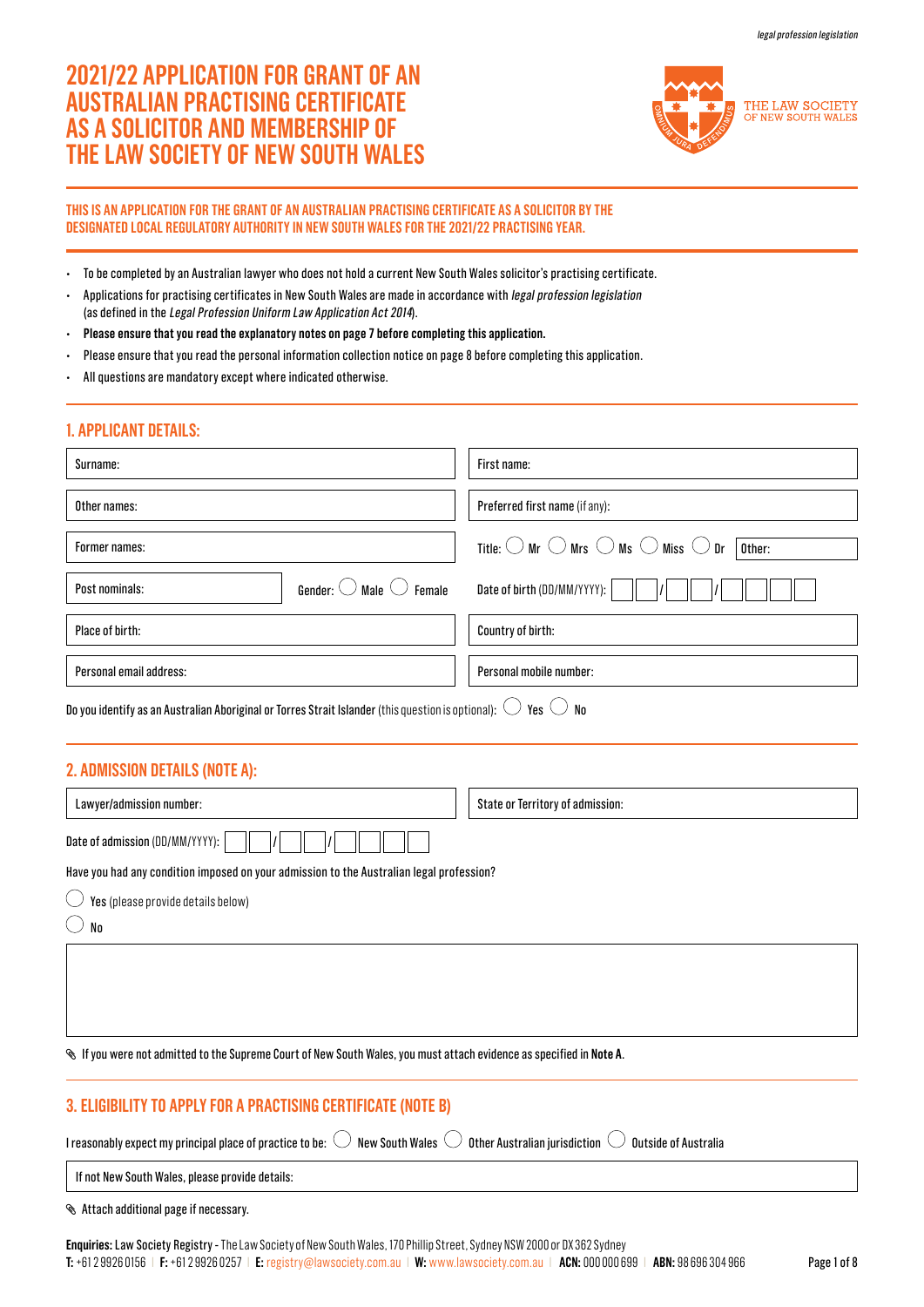# **4. PRACTICE DETAILS – PRINCIPAL PLACE OF PRACTICE (NOTE C)**

| Name of law practice/employer:                                                                                                                               |                                                                                                                              |                |  |                                                              |
|--------------------------------------------------------------------------------------------------------------------------------------------------------------|------------------------------------------------------------------------------------------------------------------------------|----------------|--|--------------------------------------------------------------|
| Street number and name:                                                                                                                                      |                                                                                                                              |                |  |                                                              |
| Suburb:                                                                                                                                                      |                                                                                                                              | State:         |  |                                                              |
| Country:                                                                                                                                                     |                                                                                                                              | Postcode:      |  | DX:                                                          |
| Telephone:                                                                                                                                                   |                                                                                                                              | Fax:           |  |                                                              |
| Mobile:                                                                                                                                                      |                                                                                                                              | Email address: |  |                                                              |
| Publication email address (if different):                                                                                                                    |                                                                                                                              |                |  |                                                              |
| Intended position (select one only):<br>Sole practitioner<br>Partner<br><b>ILP Principal</b>                                                                 | Supervising legal practitioner at a<br>community legal service<br>Employee of a law practice<br>Corporate legal practitioner |                |  | Government legal practitioner<br>Not employed as a solicitor |
| <b>5. ADDRESS DETAILS (NOTE D)</b>                                                                                                                           |                                                                                                                              |                |  |                                                              |
| <b>Residential address:</b>                                                                                                                                  |                                                                                                                              |                |  |                                                              |
| Street number and name:                                                                                                                                      |                                                                                                                              |                |  |                                                              |
| Suburb:                                                                                                                                                      |                                                                                                                              | State:         |  |                                                              |
| Country:                                                                                                                                                     |                                                                                                                              |                |  | Postcode:                                                    |
| Address for service (must be a physical address):                                                                                                            |                                                                                                                              |                |  |                                                              |
| Yes<br>N <sub>0</sub><br>Do you agree for this 'Address for Service' to display on an online register?                                                       |                                                                                                                              |                |  |                                                              |
| Name:                                                                                                                                                        |                                                                                                                              |                |  |                                                              |
| Street number and name:                                                                                                                                      |                                                                                                                              |                |  |                                                              |
| Suburb:                                                                                                                                                      |                                                                                                                              | State:         |  |                                                              |
| Country:                                                                                                                                                     |                                                                                                                              |                |  | Postcode:                                                    |
| Preferred postal address:                                                                                                                                    |                                                                                                                              |                |  |                                                              |
| Principal place of practice $\circlearrowright$ Residential address $\circlearrowright$ Address for service $\circlearrowright$ Other (please specify below) |                                                                                                                              |                |  |                                                              |
| Street number and name:                                                                                                                                      |                                                                                                                              |                |  |                                                              |
| Suburb:                                                                                                                                                      |                                                                                                                              | State:         |  |                                                              |
| Country:                                                                                                                                                     |                                                                                                                              |                |  | Postcode:                                                    |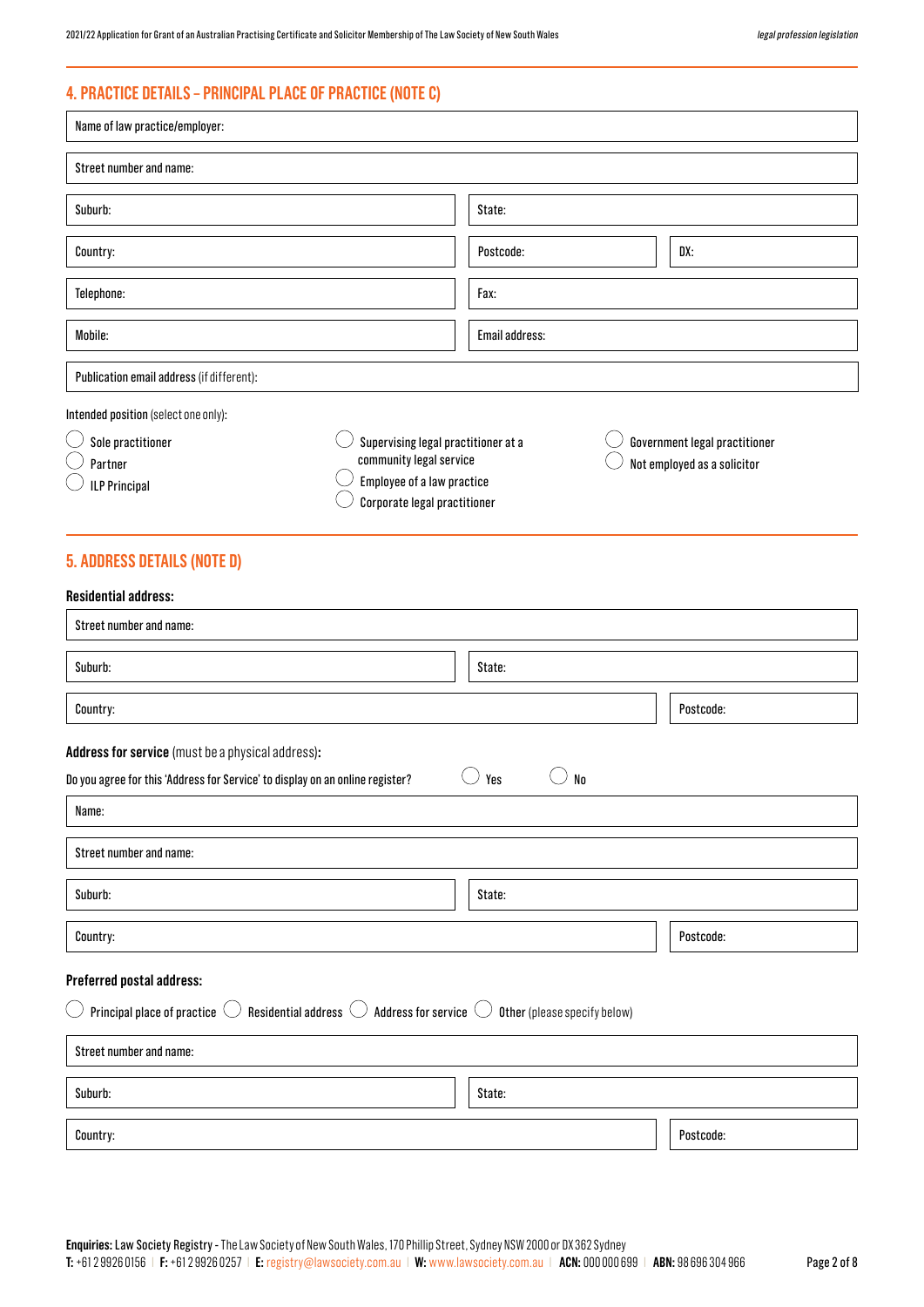# **6. OTHER PLACES OF PRACTICE (NOTE E)**

Do you intend to practise with more than one entity?  $\bigcirc$  Yes (please complete additional practice details below)  $\bigcirc$  No

| Name of law practice/employer:            |                  |  |  |  |
|-------------------------------------------|------------------|--|--|--|
| Street number and name:                   |                  |  |  |  |
| Suburb:                                   | State:           |  |  |  |
| Country:                                  | DX:<br>Postcode: |  |  |  |
| Telephone:                                | Fax:             |  |  |  |
| Mobile:                                   | Email address:   |  |  |  |
| Publication email address (if different): |                  |  |  |  |

Position held (select one only):

 $\bigcirc$ Sole practitioner

C Partner

 $\left(\begin{array}{c} \end{array}\right)$ ILP Principal

Supervising legal practitioner at a community legal service

Employee of a law practice

Corporate legal practitioner

Government legal practitioner

Attach additional page if necessary.

# **7. FOREIGN LANGUAGES (NOTE F)** (this question is optional)

Do you speak a foreign language fluently?

 $\bigcirc$  Yes (please specify below)

 $\bigcirc$  No

# **8. PRACTISING CERTIFICATE TYPE (NOTE G)**

I am applying for a practising certificate as a (select one only):

 $\bigcirc$  Principal of a law practice

 $\bigcirc$ Employee of a law practice

 $\left(\begin{array}{c} \end{array}\right)$ Corporate legal practitioner

 $\bigcirc$ Government legal practitioner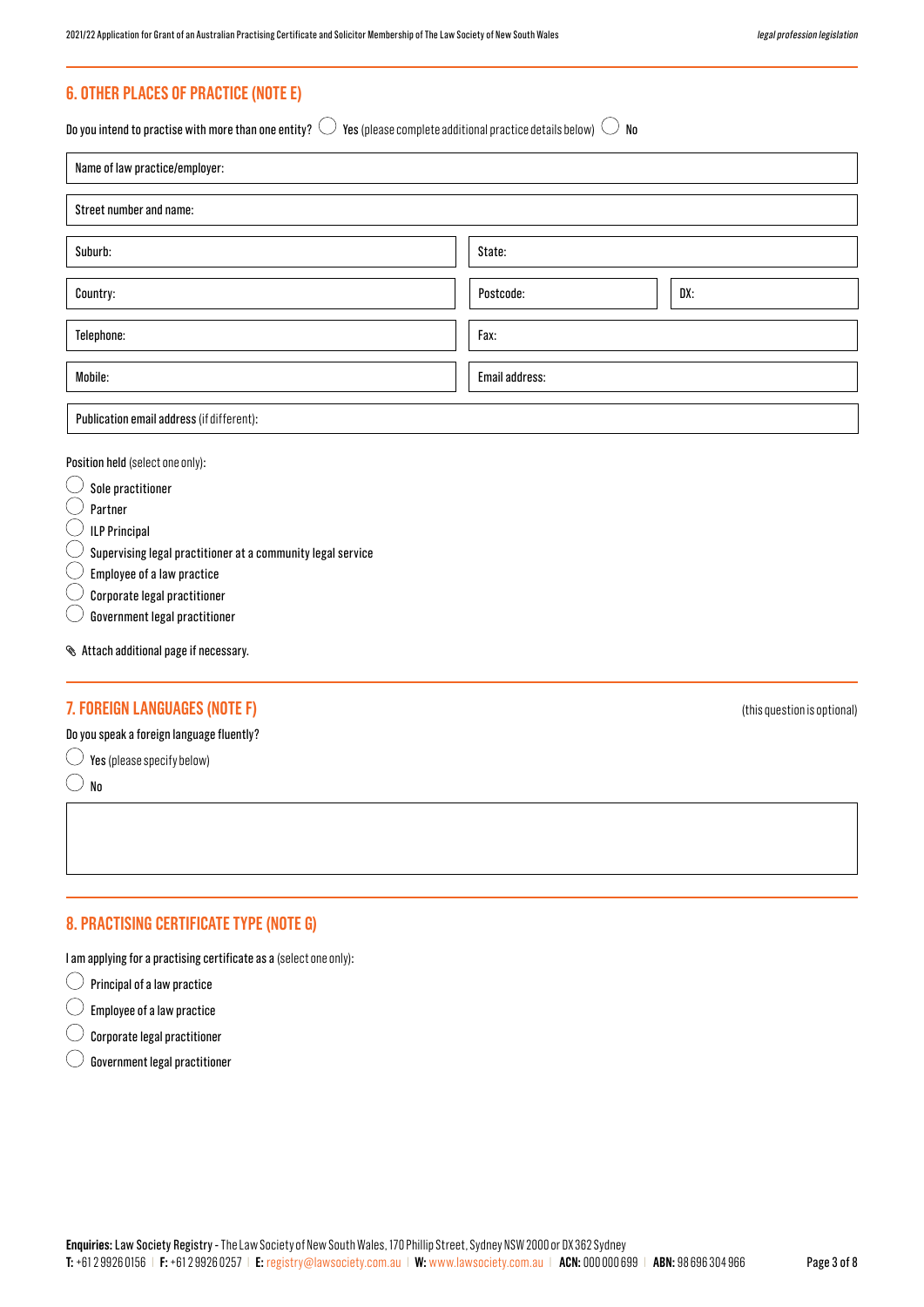# **10. SHOW CAUSE EVENTS (NOTE I) 11. CURRENT OR PREVIOUSLY HELD PRACTISING CERTIFICATE (NOTE J)** Is there any matter referred to in Note I which is applicable to you and which you have not previously disclosed in writing to the Law Society? You must provide an answer to each of the following questions: Have you ever held a solicitor's practising certificate in New South Wales?  $\bigcirc$  Yes (please provide details below)  $\bigcirc$  No Have you ever held a solicitor's practising certificate in an Australian jurisdiction other than New South Wales?  $\bigcirc$  Yes (please provide details below)  $\bigcirc$  No Do you hold a current practising certificate in another Australian jurisdiction as at the date of this application?  $\bigcirc$  Yes (please provide details below)  $\bigcirc$  No Have you ever held a practising certificate or been registered to practise in a foreign jurisdiction?  $\bigcirc$  Yes (please provide details below)  $\bigcirc$  No  $\bigcirc$  Yes (please complete and submit a 'Notice of Show Cause Event' form as indicated in Note I)  $\bigcirc$  No **9. FIT AND PROPER PERSON (NOTE H)**  Is there any matter referred to in Note H which is applicable to you and which you have not previously disclosed in writing to the Law Society?  $\bigcirc$  Yes (please provide a statement as required in Note H of all matters not previously disclosed in writing to the Law Society)  $\bigcirc$  No

Attach additional page if necessary.

# **12. DECLARATION**

I declare that the contents of this application are true and correct. I wish to apply for an Australian practising certificate and have my name entered in the register of local practising certificates in New South Wales. I declare that I am not aware of any finding, conduct or event, which would affect my fitness to hold a practising certificate, other than that which is disclosed above, or previously disclosed. I acknowledge that payment of the Membership Fee indicates that I also wish to be a Solicitor Member of the Law Society of New South Wales for the 2021/22 year.

| Signed: |  |  |  |
|---------|--|--|--|
|         |  |  |  |

| Dated (DD/MM/YYYY): |  |  |  |  |
|---------------------|--|--|--|--|
|                     |  |  |  |  |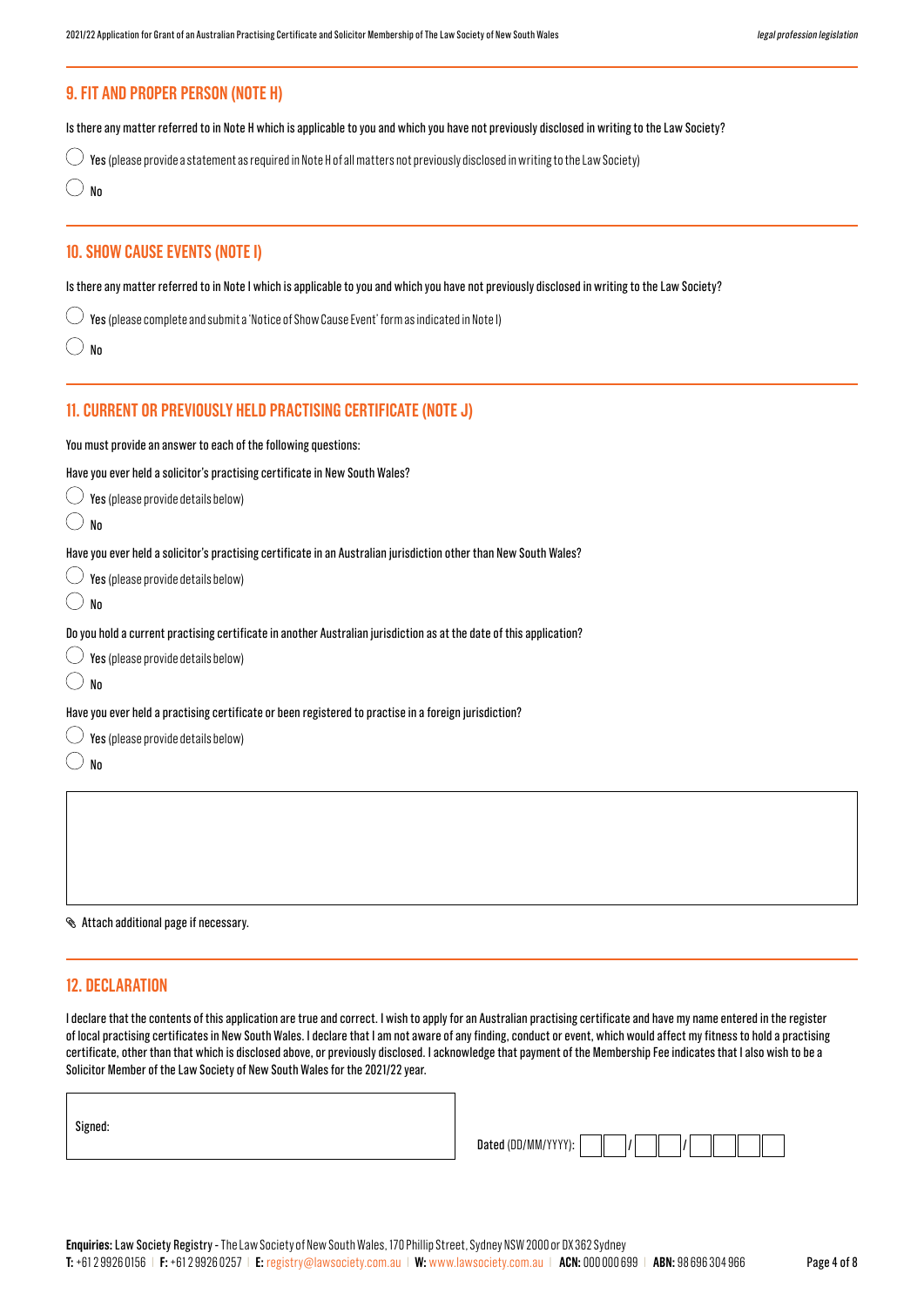# **13. SCHEDULE OF FEES AND PAYMENT**

### **2021/22 Schedule of Fees:**

| <b>Practising Certificate Category</b> | <b>Practising Certificate Fee</b> | <b>Fidelity Fund Contribution</b> | Membership Fee | <b>Total Fee</b> |
|----------------------------------------|-----------------------------------|-----------------------------------|----------------|------------------|
| Law Practice Principal or Employee     | \$450                             | \$90                              | \$440          | \$980            |
| Corporate/Government                   | \$450                             | \$O                               | \$440          | \$890            |

# **Amount owing:**

| <b>Practising Certificate Fee:</b> | \$ |
|------------------------------------|----|
| <b>Fidelity Fund Contribution:</b> | S  |
| Membership Fee                     | S  |
| Total:                             | S  |

Please note that the Practising Certificate Fee and Fidelity Fund Contribution do not attract GST. The Membership Fee includes \$40 GST (net \$400 when practising within Australia).

#### **Payment details:**

 $\bigcirc$  Cheque/money order (made payable to The Law Society of New South Wales and attached to application form)

 $\bigcap$ EFTPOS (payment to be made in person at the Law Society)

 $\bigcirc$ Credit card:

| Amount to be charged: \$ | Card type: $\bigcirc$ Amex $\bigcirc$ Mastercard $\bigcirc$ Visa |
|--------------------------|------------------------------------------------------------------|
| Card number:             | Expiry date:                                                     |
| Cardholder's name:       |                                                                  |
| Cardholder's signature:  |                                                                  |

### **14. LODGEMENT OF APPLICATION FORM**

#### **Please return completed form by either:**

#### **Please direct any queries to the Registry on:**

| Email: | registry@lawsociety.com.au |
|--------|----------------------------|
| Fax:   | +61 2 9926 0257            |

Email: registry@lawsociety.com.au Telephone: +61 2 9926 0156 Fax: +61 2 9926 0257

| Post: | <b>LAW SOCIETY REGISTRY</b>         |
|-------|-------------------------------------|
|       | 170 Phillip Street, Sydney NSW 2000 |
|       | or DX 362 Sydney                    |

| OFFICE USE ONLY:   |                  |
|--------------------|------------------|
| Date received:     | Issue date:      |
|                    |                  |
| LSID:              | Practice number: |
|                    |                  |
| Receipt number:    | File number:     |
| <b>Conditions:</b> |                  |
|                    |                  |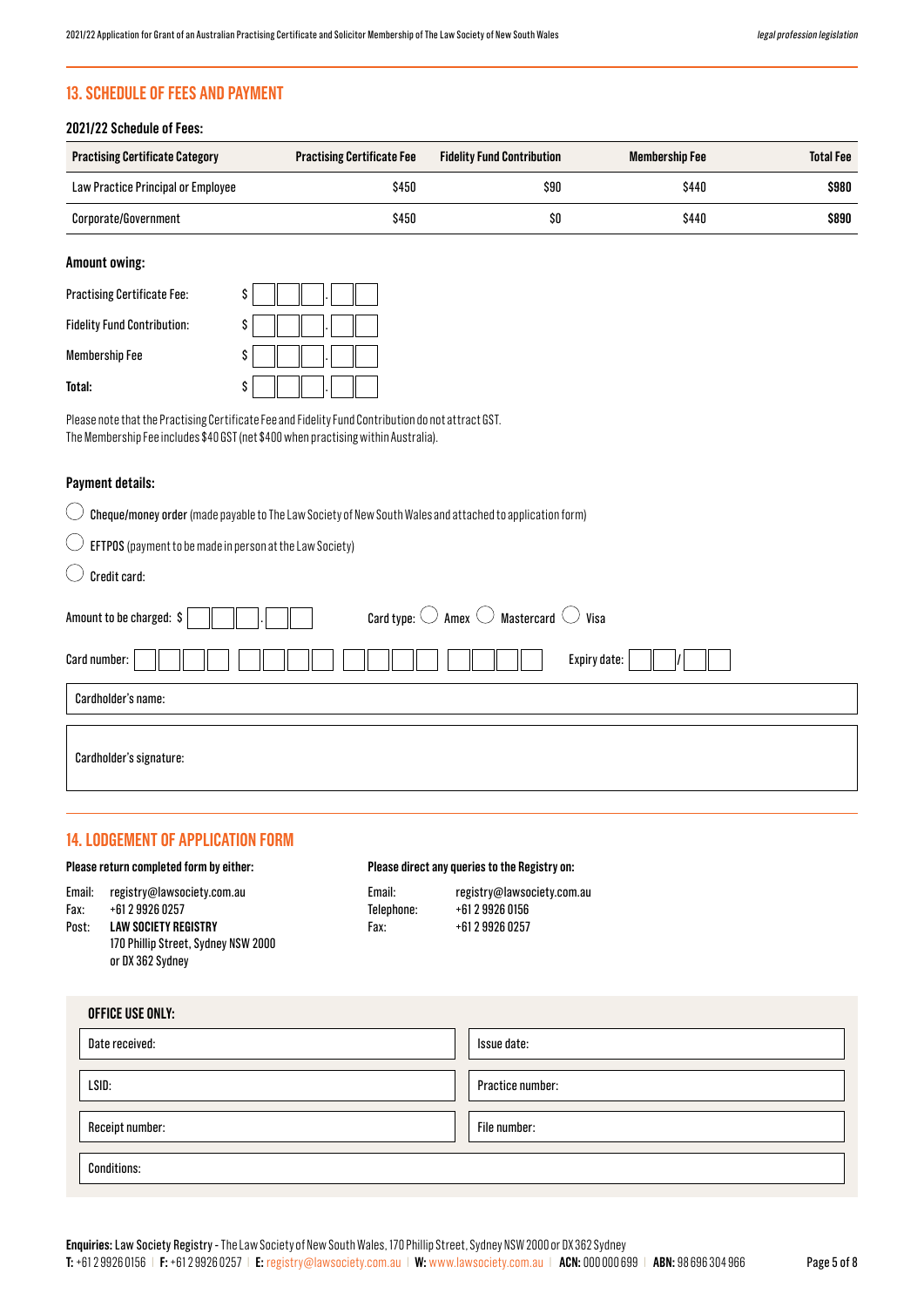# **SOLICITOR MEMBERSHIP BENEFITS OF THE LAW SOCIETY OF NEW SOUTH WALES**

**Solicitor member benefits of The Law Society of New South Wales** As Australia's largest and most influential association for solicitors, we are committed to providing strong leadership and effective representation for the legal profession. As a member, you will benefit from a rich pool of services designed to empower and support you in your practice including:

#### **Supporting your career and wellbeing**

- Access to our LawInform portal which hosts one of the largest CPD programs in Australia with face-to-face, online, and on-demand courses. You can track your CPD progress and receive up to 30 per cent off selected courses.
- Get the latest information on how innovation is changing the profession via a number of Future of Law and Innovation in the Profession (FLIP) initiatives held throughout the year.
- The opportunity to join one of our mentoring programs as either a mentor or mentee.
- Access to NSW Young Lawyers committees and resources.
- Access to a range of wellbeing related services, including our complimentary Staying Well in the Law webcasts and online resources as well as the Solicitor Outreach Service (SOS) (available to NSW solicitors).

#### **Strengthening your practice**

- Connect your practice to members of the public in need of legal advice through our solicitor referral service.
- Access to a range of committee resources and events in specific areas of practice.
- Utilise our CBD spaces, including a well-equipped training room, multiple function rooms, visiting solicitor rooms, purpose-designed mediation and arbitration facilities, and the Law Society fine dining restaurant services.
- Online and in-person access to the Law Society library and research services.
- Access a range of precedents and forms developed by leading practitioners.
- Member-only access to the Law Society of New South Wales Professional Standards Scheme, which allows members in private practice to limit their occupational liability.
- Become recognised as an expert in your area of practice with member-only opportunities to apply for the Specialist Accreditation program.
- Access to exclusive discounts and upgrades on business and lifestyle products and services from more than 25 organisations through our Member Benefits Program.

#### **Serving your profession**

- Complimentary help with ethical and legal matters through our confidential advice lines.
- Meet your peers and the profession's leading minds with more than 100 events each year, covering everything from thought leadership forums to gala dinners, expert panels, conferences, fundraisers and more.
- Annual subscription to the award-winning  $LSJ$  magazine, online version, plus access to the digital archive of every issue published since 1963.
- Regular email updates on legal current affairs, legislative changes, upcoming training and events and exclusive member services via Monday Briefs and segment-specific e-Newsletters.
- Access a range of useful resources at discounted prices, including legal documents, books, leaflets, handbooks and merchandise via our online shop.

#### **Safeguarding your community**

- Become an advocate for the profession and make a direct impact on law reform and policy development by serving on one of 18 expert policy and practice committees.
- Our Pro Bono Scheme connects firms willing to provide pro bono assistance to disadvantaged members of the community in need of legal services.
- Give back to the legal community by adding your expertise to one of our volunteer mock law or mentoring programs.

For a comprehensive guide to what membership of the Law Society can provide, including partner-specific terms and conditions, visit: lawsociety.com.au/membership. Information correct as at May 2021.

# **GENERAL NOTES**

#### **Application and practice notes**

- An application that fails to provide mandatory information (including payment), or provides incomplete or misleading information, will be treated as an incomplete application.
- An incomplete application will be treated as 'not received' for the purposes of the legal profession legislation, and will be returned to the applicant. It will then be up to the applicant to decide whether or not to proceed with the application.
- If the applicant wishes to proceed, the applicant will need to resubmit their application by completing the missing/incomplete information in their original application and redeclaring the same application. Until the requisite information is provided, the Law Society Council will not consider granting a practising certificate.
- If the applicant does not wish to proceed, the applicant may request to withdraw the application and refund the application fees.
- It is at the discretion of the Law Society Council whether to grant a practising certificate. Mere lodgement of an application form with the relevant fees does not entitle the applicant to commence practice.
- A practising certificate will not be granted unless professional indemnity insurance requirements are met. A law practice must have professional indemnity insurance cover before commencing to engage in legal practice. This insurance must be maintained at all times while engaged in legal practice.
- A practising certificate will be granted with the supervised legal practice condition unless the condition is inapplicable to the practitioner or an application for the removal of the condition has been granted.

#### **Membership of the Law Society**

- Membership of the Law Society is optional. You will still need to pay the Practising Certificate Fee and Fidelity Fund Contribution (where applicable) in order to be granted a practising certificate.
- Payment of the Membership Fee will be regarded by the Law Society as an application to be a Solicitor Member of the Law Society. Your membership will be administered in accordance with the Articles of Association of the Law Society. Please note that information you have previously provided to the Law Society will be utilised to effect and administer your membership of the Law Society.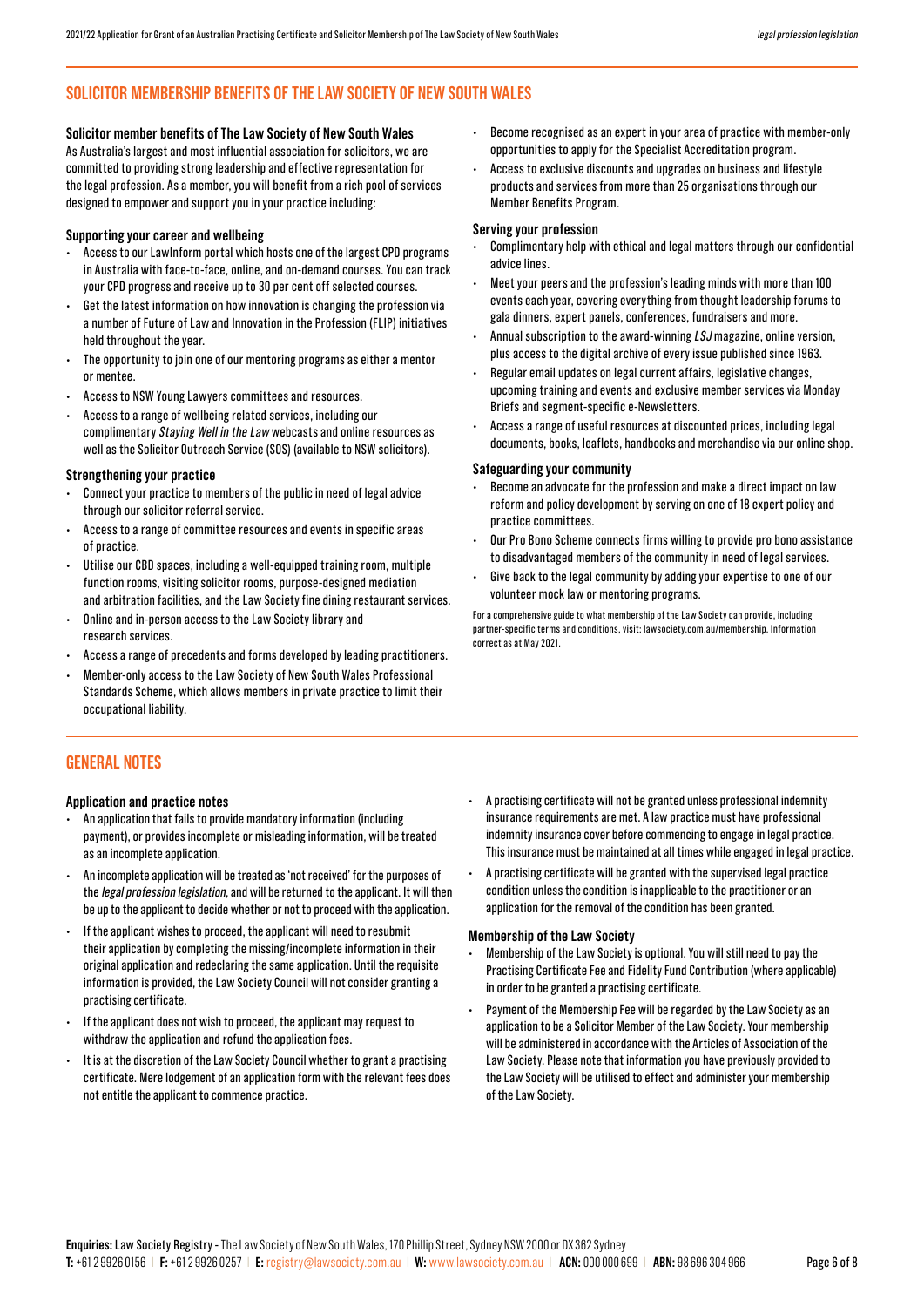# **EXPLANATORY NOTES**

#### **Note A: Admission details**

If you have been admitted or registered to practise in a jurisdiction other than New South Wales, you must provide evidence of your admission and suitability in each of these jurisdictions as follows:

- If you have been admitted in an Australian jurisdiction other than New South Wales but did not hold a practising certificate in that jurisdiction, you must provide a certified copy of your interstate admission certificate.
- If you have been admitted in an Australian jurisdiction other than New South Wales and held a practising certificate in that jurisdiction, you must provide a current Certificate of Fitness and Good Standing from the appropriate regulatory authority. A Certificate of Fitness and Good Standing is only current for 28 days from the date of issue and must be current on the intended commencement date of your practising certificate.
- If you have not been admitted in another Australian jurisdiction other than New South Wales but have held a practising certificate in another Australian jurisdiction, you must provide a current Certificate of Fitness and Good Standing from the appropriate regulatory authority. A Certificate of Fitness and Good Standing is only current for 28 days from the date of issue and must be current on the intended commencement date of your practising certificate.
- If you have also been admitted and registered to practise in a foreign jurisdiction, you must provide a current Certificate of Fitness and Good Standing from the appropriate regulatory authority where this is possible. A Certificate of Fitness and Good Standing is only current for 28 days from the date of issue and must be current on the intended commencement date of your practising certificate.

#### **Note B: Eligibility to apply for a practising certificate**

Rule 12(1) of the Legal Profession Uniform General Rules 2015 provides that an application for an Australian practising certificate must state the participating jurisdiction that the applicant reasonably intends will be the applicant's principal place of legal practice in Australia.

#### **Principal place of practice**

Section 44(4) of the Legal Profession Uniform Law (NSW) provides that an application cannot be made in this jurisdiction unless the applicant reasonably intends that this jurisdiction will be his or her principal place of practice during the currency of the certificate applied for.

#### **Practising overseas**

Those solicitors who intend to practise exclusively outside Australia are still entitled to apply for a practising certificate in New South Wales (NSW) pursuant to the provisions of rule 18 of the Legal Profession Uniform Law General Rules 2015.

For those solicitors who practise within and outside Australia the application should be made by reference to the person's practice in Australia.

#### **Note C: Practice details**

For the purposes of reporting you will be assigned to your principal place of practice on the Law Society records.

#### **Change in practice details**

Clause 61 of the Legal Profession Uniform Law Application Regulation 2015 requires a local legal practitioner to notify the Law Society of any changes to particulars relating to the practitioner within 7 days after the change occurs. If you need to change your details, please notify the Law Society in writing.

#### **Note D: Address details**

Section 442(1)(b) of the Legal Profession Uniform Law (NSW) requires the Law Society's Register to include an address for service for each local legal practitioner. The address for service must be a physical street address.

Section 149(8) of the Legal Profession Uniform Law Application Act 2014 requires the Law Society Council to make the Register publically available for inspection. The address for service will appear on this version of the Register, unless special circumstances warrant it not being publicly available.

Section 149(7) of the Legal Profession Uniform Law Application Act 2014 provides that the Law Society Council may publish information recorded on the Register to members of the public in circumstances it considers appropriate.

#### **Note E: Other places of practice**

Legal practitioners engaging in legal practice with more than one law practice or entity are required to complete this question.

#### **Note F: Foreign languages**

Please note that if you are practising within a law practice, this information may appear on the Law Society's website unless you advise that you do not wish for it to be disclosed.

#### **Note G: Practising certificate type**

The practising certificate granted by the Law Society Council will reflect the conditions to which your entitlement to practise is subject. Certificate categories are:

- **• Principal of a law practice –** The holder is authorised to engage in legal practice as a principal and also as an employee of a law practice, corporate legal practitioner or government legal practitioner and also as a volunteer at a community legal service, or otherwise on a pro bono basis.
- **• Employee of a law practice –** The holder is authorised to engage in legal practice as an employee of a law practice, corporate legal practitioner or government legal practitioner and also as a volunteer at a community legal service, or otherwise on a pro bono basis.
- **• Corporate legal practitioner** The holder is authorised to engage in legal practice as a corporate legal practitioner or government legal practitioner and also as a volunteer at a community legal service, or otherwise on a pro bono basis.
- **• Government legal practitioner –** The holder is authorised to engage in legal practice as a government legal practitioner or corporate legal practitioner and also as a volunteer at a community legal service, or otherwise on a pro bono basis.
- **• Volunteer –** The holder is authorised to engage in legal practice as a volunteer at a community legal service and otherwise on a pro bono basis, only.

#### **Notes:**

- Discretionary conditions imposed by the Law Society Council may prohibit, restrict or regulate the provision of legal services by an Australian legal practitioner at community legal services or otherwise on a pro bono basis.
- Information on other conditions that may apply is available on the Law Society's website.